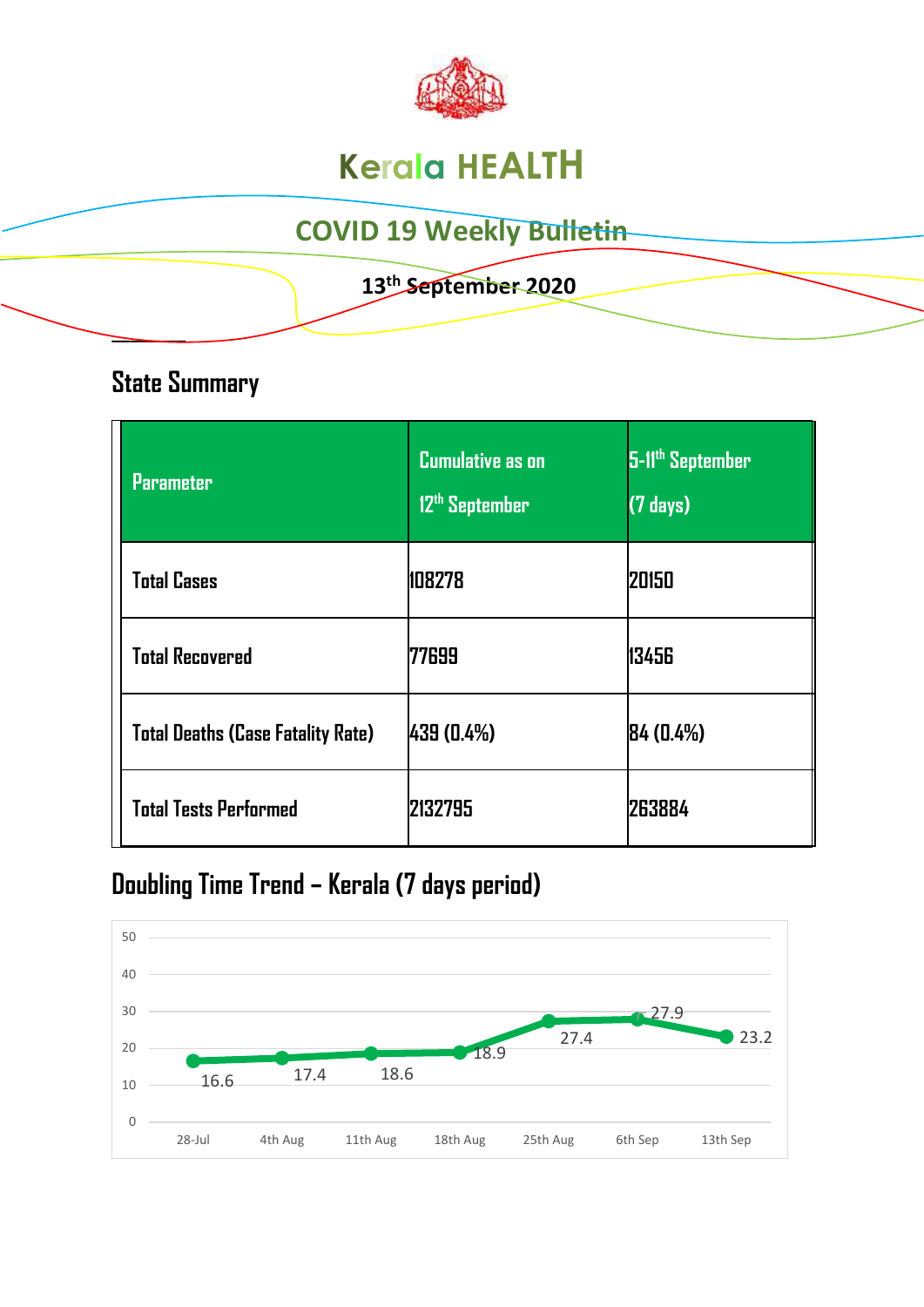



#### **Case Per Million- District Date (5-11 Sept 2020)**

### **Weekly Trend - Doubling Time**

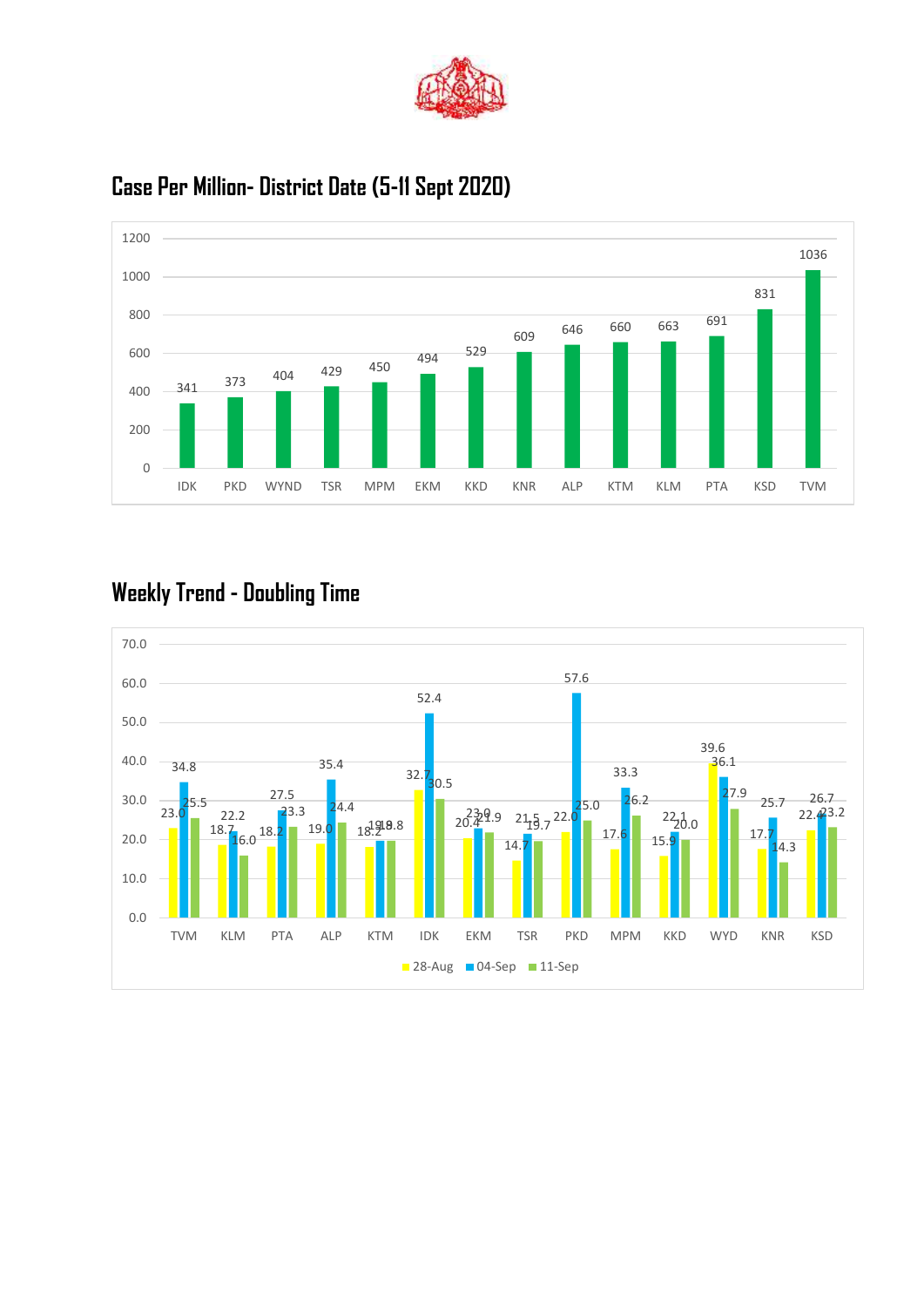



#### **Weekly Trend- Test Positivity Rate**

# **Test Per Million/ Case Per Million (5-11th September)**